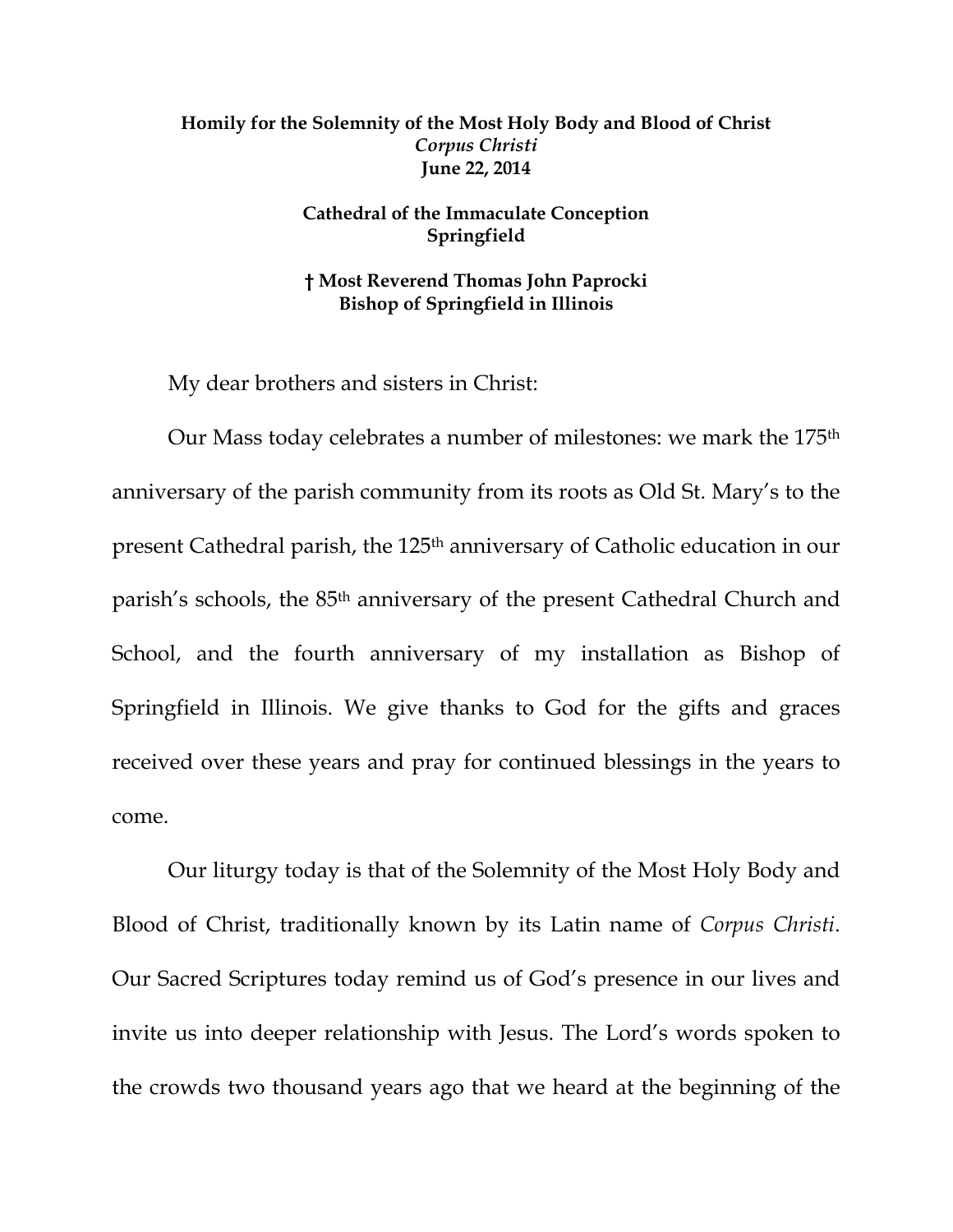passage from the Gospel of Saint John that has just been read to us by the deacon remain valid for us today: "I am the living bread that came down from heaven; whoever eats this bread will live forever; and the bread that I will give is my flesh for the life of the world" (John 6:51). These words of Jesus are fulfilled for us in the Sacrament of the Most Holy Eucharist each time we celebrate the Holy Sacrifice of the Mass and receive our Lord into our hearts in Holy Communion.

In conjunction with our celebration of *Corpus Christi* and the anniversaries that I noted at the outset, I am pleased to have written and officially promulgate today my first Pastoral Letter to the Clergy and Faithful of the Diocese of Springfield in Illinois called *Ars celebrandi et adorandi*, *"*On the Art of Celebrating the Eucharistic Liturgy Properly and Adoring the Lord in the Eucharist Devoutly." I pray that this Pastoral Letter will be widely read and faithfully implemented, so that our celebrations of the liturgy may "be imbued with reverence, adoration and the glorification of God" and in this way recognize the Eucharist as, in the words of the Second Vatican Council, "the source and summit of all the Christian life."1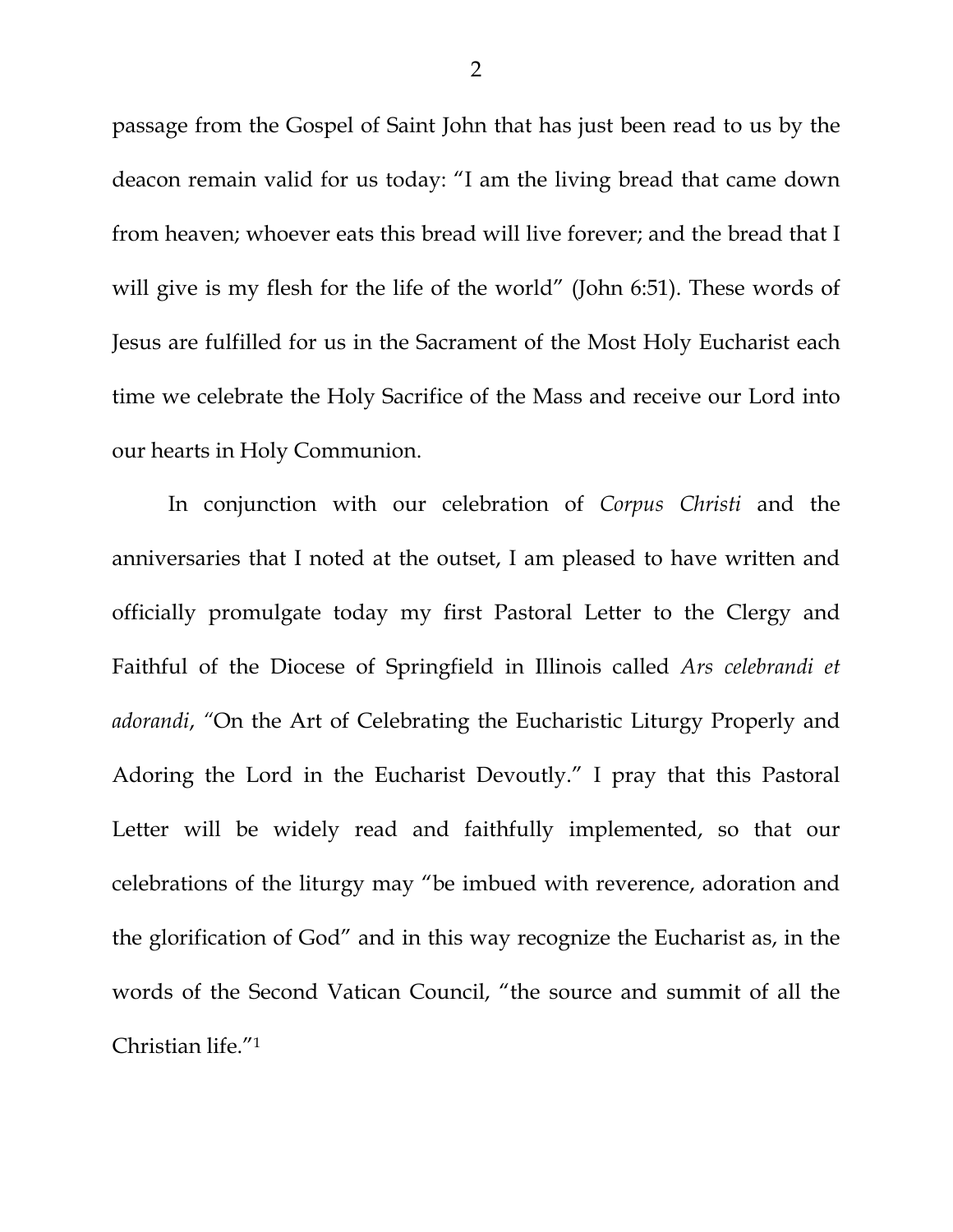Growth in the Church is fostered through beauty in the liturgy. The command of Our Lord to increase the number of His followers everywhere is clear when He said, "Go and make disciples of all nations" (Matthew 28:19). The beauty of our church edifices, magnificent works of religious art and the graceful celebration of the liturgy, accompanied by harmonious music, inspiring homilies and the active participation of the faithful, are the foundational elements that attract people to the liturgy. The great Pope Saint John Paul II also called our attention to the *ars celebrandi* in his Encyclical letter on the Eucharist in its Relationship to the Church, *Ecclesia de Eucharistia*, in which he said: "No one is permitted to undervalue the mystery entrusted to our hands: it is too great for anyone to feel free to treat it lightly and with disregard for its sacredness and its universality."2

In my Pastoral Letter I call attention to prayerful adoration of the Eucharist "reserved in a tabernacle in a part of the church that is truly noble, prominent, conspicuous, worthily decorated, and suitable for prayer."3 Regularly scheduled times for exposition of the Most Holy Eucharist are highly commended as ways to stimulate the faithful to spiritual union with Christ, which culminates in sacramental communion. By reverently bending the knee in genuflection before the Blessed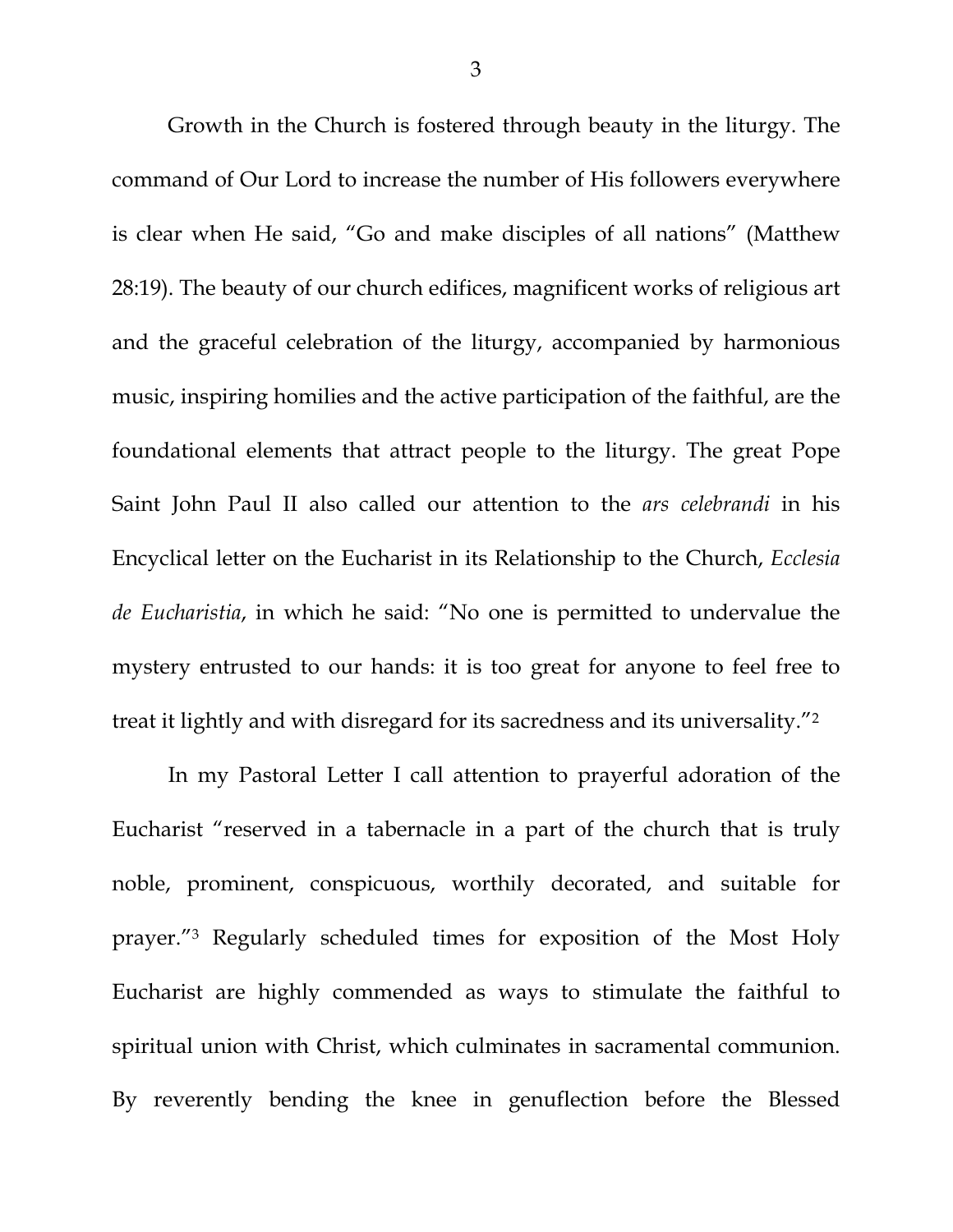Sacrament, we not only pay proper respect to the Lord, but we also remind ourselves in whose presence we are.

I highly encourage and give permission for pastors to conduct processions with the Blessed Sacrament through the public streets, especially on the solemnity of the Body and the Blood of Christ, as a witness to our faith in the Real Presence of Our Lord in the Eucharist and as an expression of our belief that God is in our midst even in our everyday lives. We will have such a procession today beginning immediately at the end of Mass right after we have received Holy Communion. Carrying Christ in the Blessed Sacrament and in our hearts, we will bring a public witness of the love of Jesus into the streets, into the city of Springfield, and into the world of our everyday lives.

 Pope Benedict XVI spoke eloquently about the meaning of the *Corpus Christi procession for contemporary Catholics in his homilies for the feast.* The procession is a profession of faith: the Solemnity of Corpus Christi developed at a time when Catholics were both affirming and defining their faith "in Jesus Christ, alive and truly present in the Most Holy Sacrament of the Eucharist," and the procession is a public statement of that belief. The sacrament of the Lord's Body and Blood always "goes above and beyond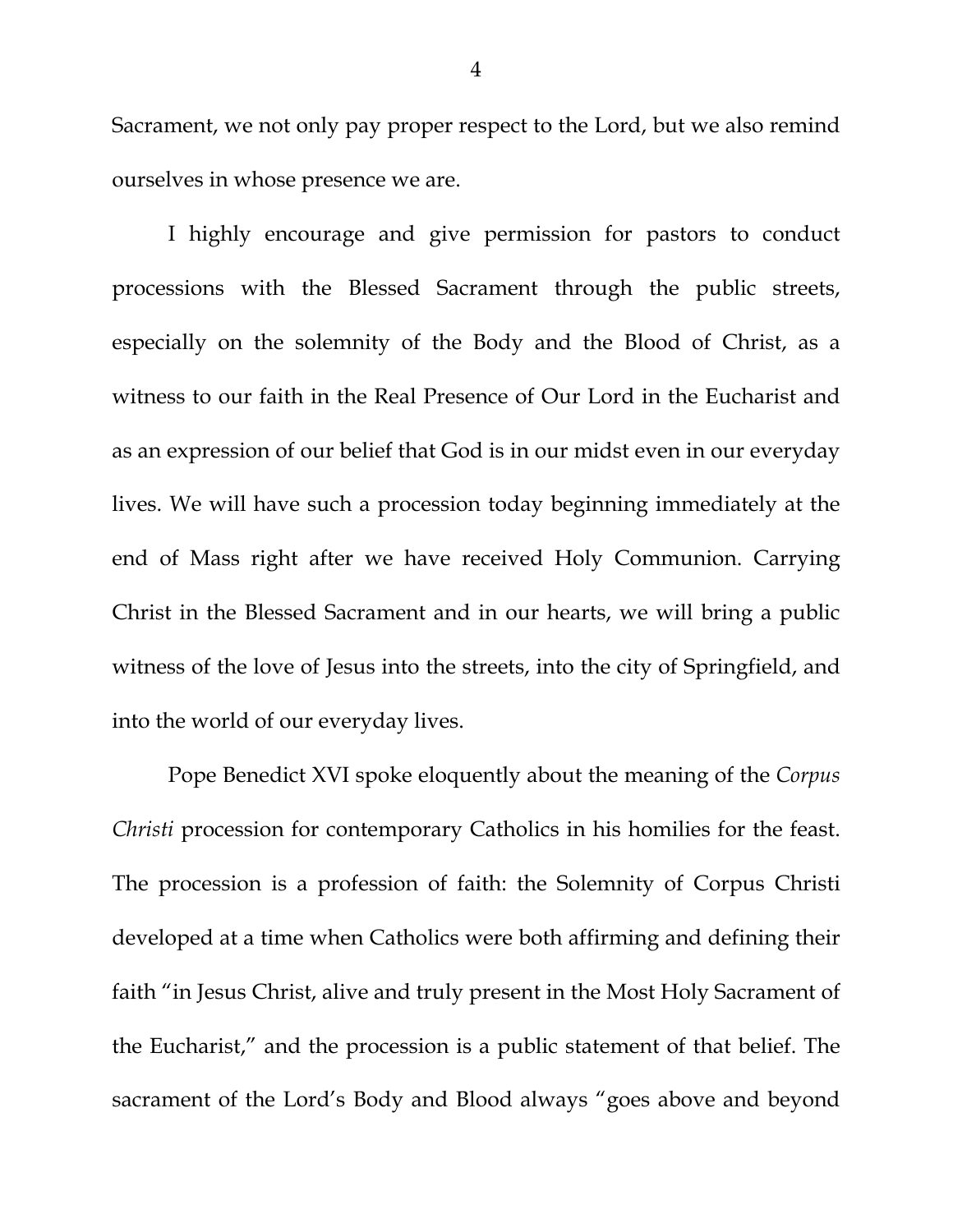the walls of our churches." The procession blurs the separation between what we do inside the church, and what we do outside: we immerse Christ, so to speak, "in the daily routine of our lives, so that he may walk where we walk and live where we live." Pope Benedict declared, "The procession represents an immense and public blessing for our city."4

 It is fitting that our celebration of the Solemnity of the Most Holy Body and Blood of Christ and our *Corpus Christi* procession occur today at the beginning of the Fortnight for Freedom, the two-week period promoted by the Bishops of the United States to call attention to the need to protect the religious liberty given to all people by God and codified in the First Amendment to the Constitution of the United States of America. Our public procession with the Blessed Sacrament is a declaration that our freedom of religion cannot be confined to a private "freedom of worship," as the secularists would like to interpret the First Amendment. Our Catholic faith calls us to put our faith into practice and our dismissal at the end of Mass sends us to go forth and glorify the Lord by the lives we live in the world during the rest of the week.